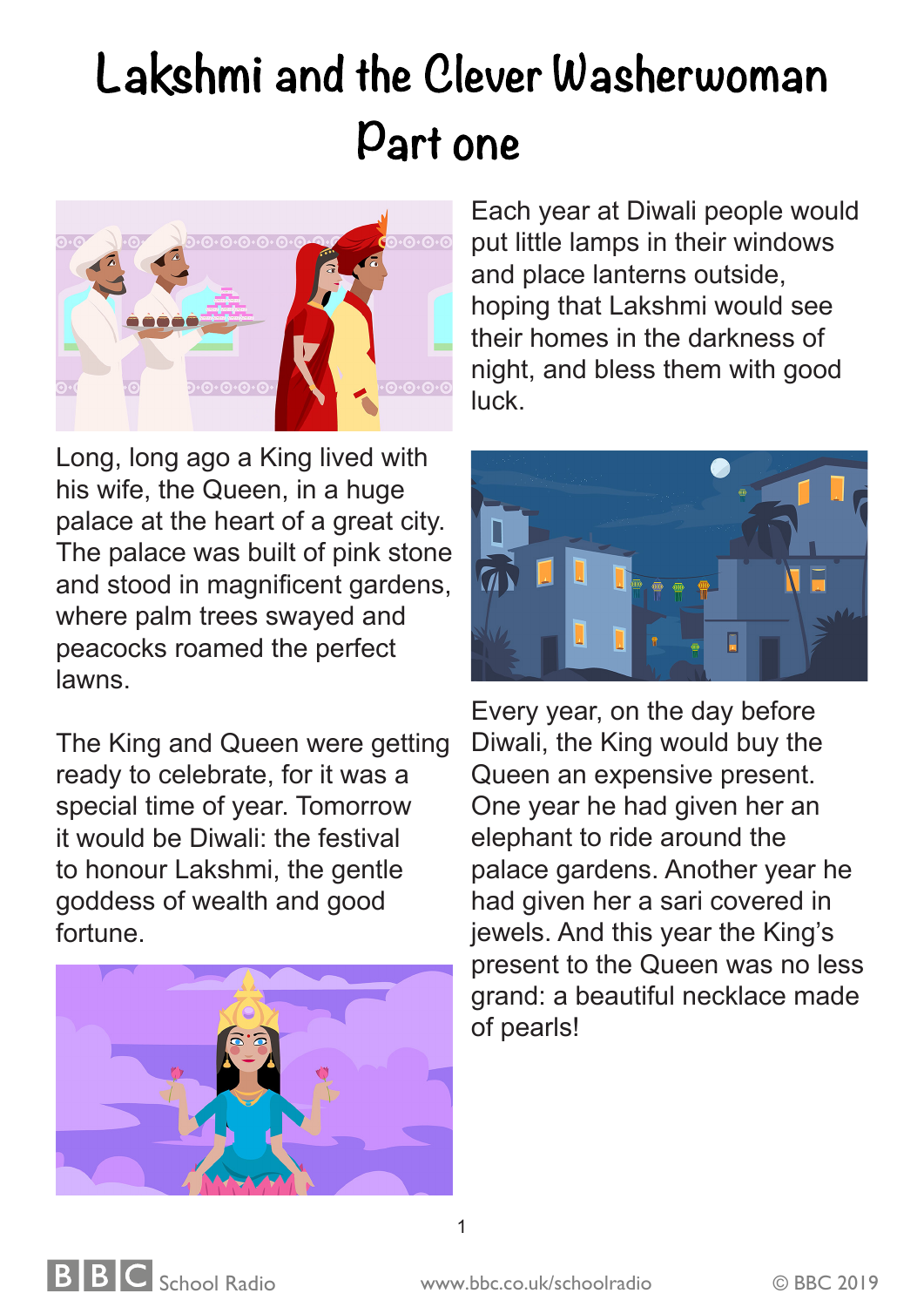

'I can't wait to show it off to everyone!' said the Queen, as she took her husband's present without a word of thanks, for - in truth - she was rather rude and ungrateful.

Each morning the Queen would go for a swim in a nearby river. Of course, she couldn't risk damaging her valuable necklace, so this morning when she arrived at the river, she took it off and left it on the riverbank under a bamboo tree.



'It will be perfectly safe there,' thought the Queen. 'After all, no-one would ever dare to steal from the Queen!' And with that she stepped into the cool water to swim.

The Queen was quite right of course. No person would ever dare to steal from the Queen.



But a crow isn't a person and on this day a crow, perched on a branch in the bamboo tree, looked down and spied the necklace glinting in the sun. In a flash, it swooped down, grabbed the precious treasure in its beak and flew away.

'Stop! Stop!' cried the Queen but it was too late! Away flew the crow, further and further, until it was gone from the Queen's sight.



2